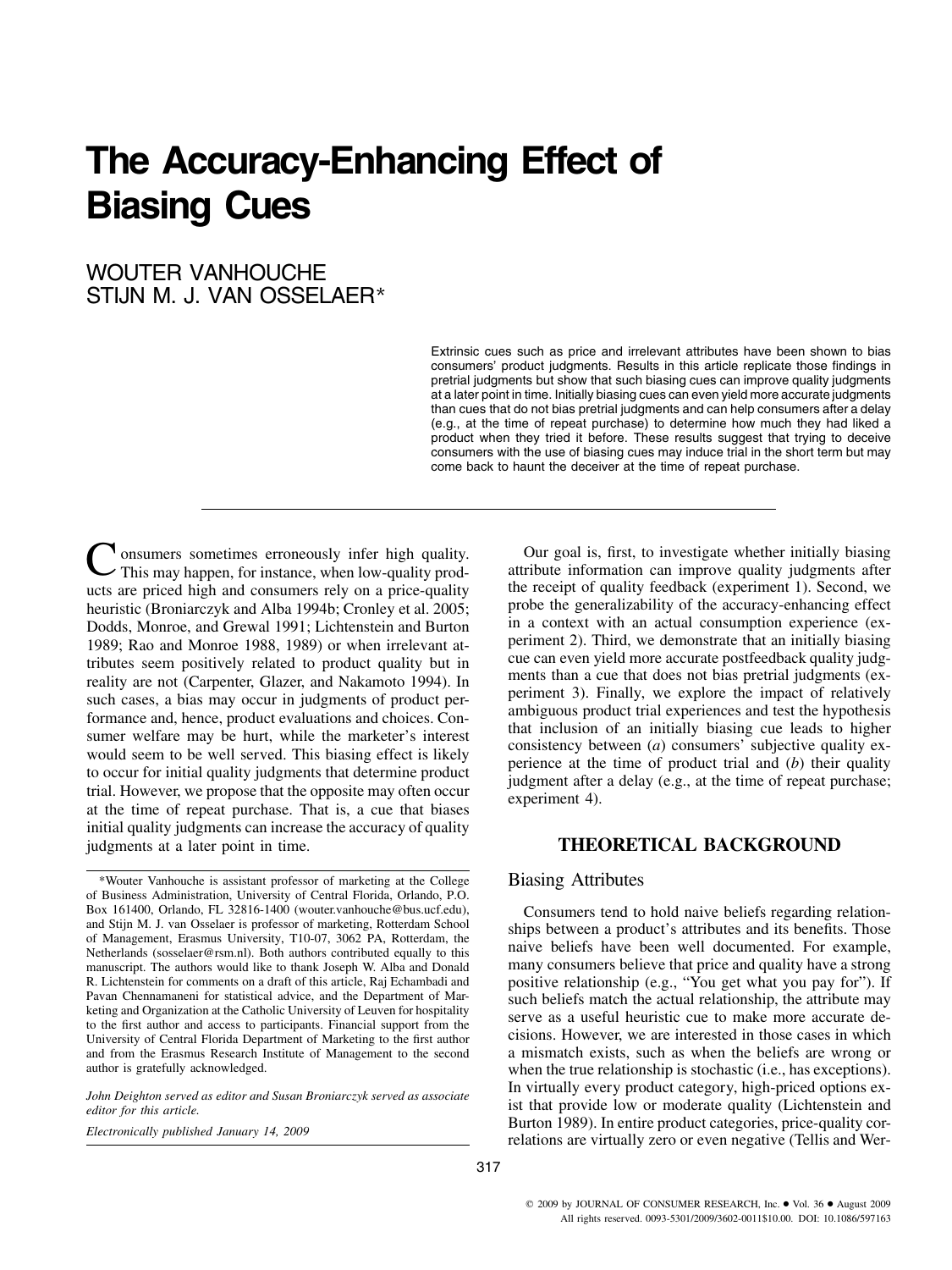nerfelt 1987). In such cases, relying on a general belief about the relationship between an attribute (e.g., price) and a benefit (e.g., quality) does not help consumers to determine product quality accurately. Instead, the attribute is likely to bias quality judgments for at least some products. We call those attributes "initially biasing attributes" because they lead to biased quality expectations at a point in time when direct quality feedback is not yet available—for example, before product trial.

# **Predictions**

Whereas most research on biasing cues such as price or irrelevant attributes has focused on initial, pretrial quality judgments, we explore the effects of such cues on quality judgments well after quality feedback has been received (e.g., at the time of repeat purchase). Can quality judgments become more accurate in the presence of an attribute that had previously biased such judgments? Although predictions can be generated on the basis of various literatures, the bulk of evidence is more sanguine in predicting a continued bias than an accuracy-enhancing effect.

The literature on consumer inference making indicates that biased perceptions of the attribute-quality relationship often survive the passage of time and even disconfirming evidence (Kardes et al. 2004). For example, Pechmann and Ratneshwar (1992) showed that postexperience perceptions of the association between price and quality continued to be driven by prior beliefs about the price-quality relationship when consumers had difficulty comparing and contrasting taste experiences. Broniarczyk and Alba (1994b) showed that a heuristic cue such as price for quality can sustain its heuristic power even when consumers are presented with a large amount of unambiguous data indicating that price is not a good quality indicator. Lichtenstein and Burton (1989) found no relationship between consumers' product experience or purchase frequency and the accuracy of their pricequality beliefs. Other literatures and paradigms tend to agree. The illusory correlation literature shows that correlations are perceived even when empirical support is missing (Chapman and Chapman 1969). Similarly, the multiple-cue probability learning literature suggests that people do not learn easily from experience (Brehmer 1980). The literature on irrelevant attributes (Broniarczyk and Gershoff 1997; Brown and Carpenter 2000; Carpenter et al. 1994; Simonson, Nowlis, and Simonson 1993) indicates that consumers base quality judgments on attributes that are in reality not positively related to quality even if they have evidence of the irrelevance of those attributes. Together, these literatures show that beliefs about relationships between attributes and quality are often not updated sufficiently. Thus, inaccurate beliefs may persevere, and initially biasing attributes may continue to have a negative effect on the accuracy of consumers' quality judgments after quality feedback has been received.

Despite the predominance of findings suggesting a persevering negative effect, other research suggests that initially biasing cues may actually work to enhance the accuracy of consumers' postfeedback quality judgments. Wright and

Murphy (1984) suggested that people are better at detecting the covariation between two variables when they have, or can form, a meaningful theory about the relationship between two variables. This was true even when the theory was inconsistent with the data. Thus, a "wrong" theory may be better than having no theory at all when judging covariation. Investigating the effect of meaningful labels in covariation judgments between price and quality, Baumgartner (1995) showed higher accuracy for meaningful (price and quality) than for arbitrary (X and Y) data labels and suggested that theories can lead to a hypothesis-testing process that facilitates covariation detection even when those theories are wrong.

Translated to our context, the suggestion is that a cue that biases initial quality judgments may enhance learning of the true relationship between the cue and quality. If consumers can then use the learned cue-quality relationship after a delay to judge the quality levels of the products they encountered before, we may find that instead of persevering in its biasing influence, the initially biasing cue may actually help consumers to make more accurate quality judgments after a postfeedback delay (e.g., at the time of repeat purchase). Although such a result would be consistent with the findings by Wright and Murphy (1984) and Baumgartner (1995), it does not directly or necessarily follow from their work. In addition to the findings discussed above that suggest persevering bias, the scenarios of interest to us differ from the situations tested by Wright and Murphy (1984) and Baumgartner (1995) in at least three important ways. First, participants in their experiments were exposed to all the data simultaneously instead of encountering products one by one. Detecting outliers and general patterns may be more difficult if one is exposed to only one data point at a time. Second, their experiments focused on immediate judgments of covariation, with no role for memory. In contrast, we look at consumers' performance after a delay, exposing them to forgetting and postexperience memory distortion. That is, when information about different products is presented sequentially and is followed by a delay, information about the relationship between, for example, price and quality in the data may decay or be distorted in memory. If that happens, consumers may revert to more perseverant prior beliefs about the relationship, leading to biased quality judgments after the delay. Third, in some of our experiments, quality feedback will not be discrete, written information but will consist of the sensory quality feedback provided by actual product experience. The latter type of information is more ambiguous than the discrete feedback used by Wright and Murphy (1984) or Baumgartner (1995), providing more opportunity for biased prior beliefs to bias quality impressions at the time quality feedback is received. Nevertheless, the research by Wright and Murphy (1984) and Baumgartner (1995) does suggest that belief perseverance is not a universal phenomenon and raises the possibility that cues that bias initial quality expectations may lead to more accurate postfeedback quality judgments in the types of contexts of interest to us.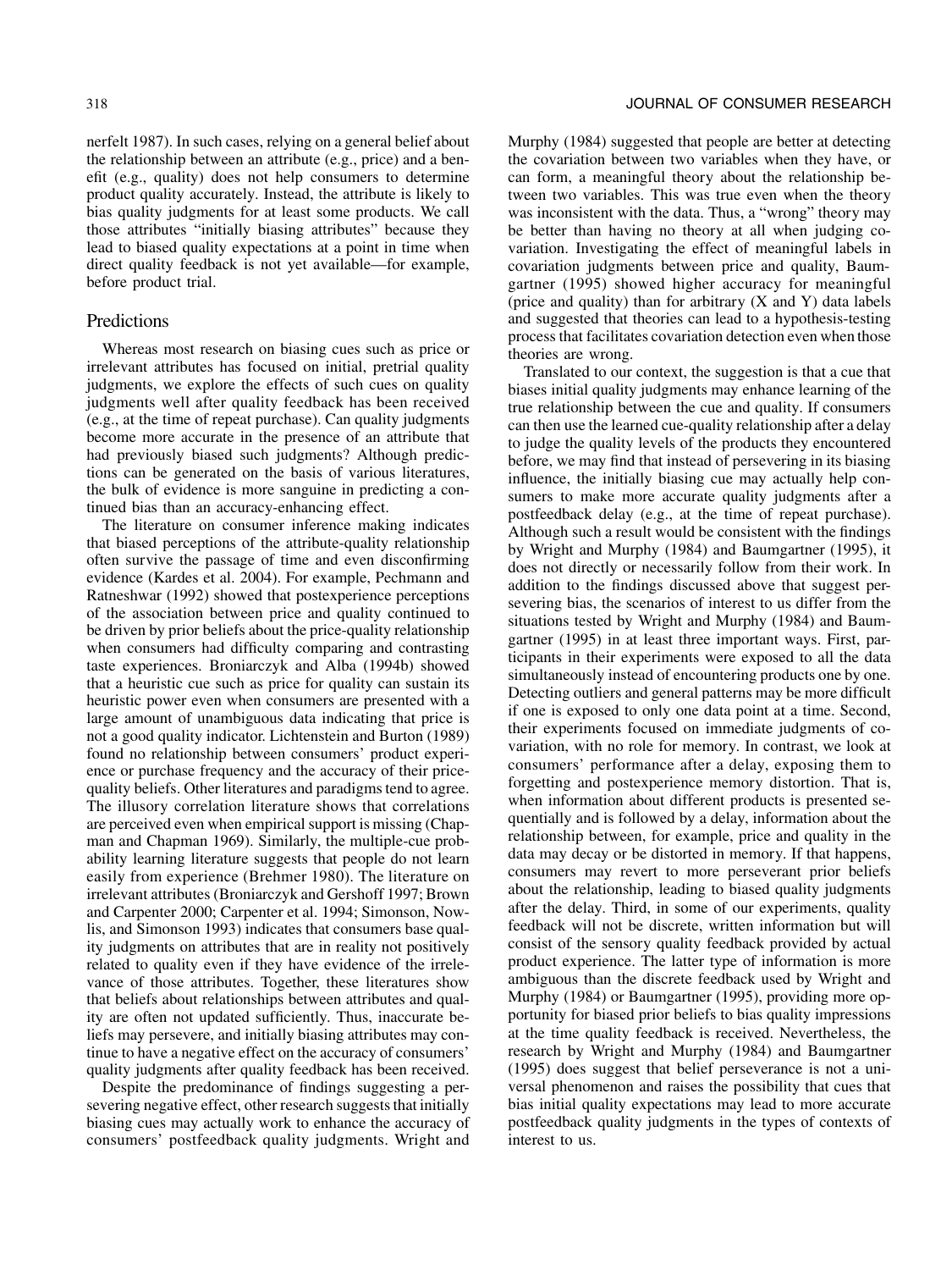#### ACCURACY-ENHANCING EFFECT OF BIASING CUES 319

Experiment 1 tests the basic hypothesis that an initially biasing attribute can increase the accuracy of consumers' postfeedback quality judgments.

#### **EXPERIMENT 1**

To assess whether quality judgments can be improved by a cue that had previously biased such judgments, we varied the presence of an initially biasing attribute (bottling location) and assessed its influence on judgments of product quality before and after product trial. An accuracy-enhancing effect of bottling information occurs when product profiles that include bottling information yield more accurate quality ratings after a delay and after receiving product quality feedback than product profiles that do not include bottling information. In this experiment, postfeedback quality ratings are considered more accurate if they are correlated more highly with the quality levels given as feedback during trial.

#### Method and Procedure

*Design.* The experiment consisted of two phases: a learning phase and a test phase, separated by a 5-minute delay. During the learning phase, participants assessed the expected quality of three fictitious brands of orange juice, one at a time, on the basis of either brand name only or brand name plus bottling location. Quality feedback was provided right after each expected-quality rating and before the next brand name (and bottling location if applicable) was presented. During the test phase, no quality information was provided, but exactly the same products were rated again on quality. The same attributes (brand name only or brand name and bottling location) were presented as during the learning phase.

The experiment had a two-cell, between-participants design. In the bottling location condition, each product carried both a brand name and a bottling location—both during learning and at test. In the no bottling location condition, only a brand name, no bottling information, was provided, again both during learning and at test. As a manipulation check and to establish the initially biasing nature of bottling location, the average quality expectations per bottling location—as measured during the learning phase—were compared in an ANOVA. The main dependent variable is the accuracy of quality assessments at test, as measured by the correlation between quality judgments at test and the quality levels provided as feedback during the learning phase.

*Procedure and Stimuli.* Participants entered the laboratory in groups of up to 24 people and were randomly assigned to the bottling location or the no bottling location condition. Each participant was seated in front of a computer shielded from other participants. The experiment was entirely computer based, with use of the Authorware software system. Participants were instructed to imagine that they were on a holiday, that they were shopping for orange juice, and that they did not know the local juice brands. The instructions went on to give a truthful representation of the

experimental procedure without highlighting the bottling location manipulation. Thus, no deception was used. Next, participants saw the first of three products in the learning phase.

Three bottling locations were used: New Jersey, California, and Florida. We assumed that bottling location would initially have a biasing influence. Bottling locations closer to orange-growing regions should lead to more positive quality predictions before quality feedback is received. Bottling location was irrelevant, however, to the extent that, for each participant separately, bottling locations were assigned to quality levels at random without replacement. Thus, across participants, bottling location was uncorrelated with actual quality during the learning phase.

In the bottling location condition, each orange juice was described by a brand name (Cordoba, Cataluna, or Cartagena; cf. Warlop, Ratneshwar, and van Osselaer 2005) and a bottling location (Florida, California, or New Jersey). Next, participants rated the juice's expected quality level on a scale from 1 (lowest quality) to 3 (highest quality) stars. Finally, feedback about the juice's "actual" quality level was provided using the same scale. The same sequence was followed for the two other juices. Brand names and bottling locations were assigned to quality levels at random for each participant separately, to avoid a systematic relationship between actual quality levels and bottling location across participants. During the 5-minute delay between learning and test phase, participants executed an unrelated task. In the test phase, the product descriptions (i.e., brand name and bottling location but not quality level) for the same three brands were presented on one page. Participants were asked to rate the quality for each product on the same 3-star rating scale, using each quality level once. As noted, the no bottling location condition was identical to the bottling location condition, except that no bottling location information was provided during both the learning and the test phase. Thus, quality judgments in the no bottling location condition could only be based on the brand names.

The assess-feedback-delay-assess procedure was chosen to reflect, in a maximally controlled experimental setting, the real-life repeat-purchase scenario preceded by initial trial: the consumer predicts the quality of a product before deciding to try it, derives feedback from first-time consumption (i.e., trial), and after a delay bases repeat-purchase decisions on perceptions of the quality levels of previously tried products. Seventy-three business undergraduates at the University of Florida participated in the experiment for partial course credit.

#### Results and Discussion

Because "true" quality levels given as feedback did not systematically depend on bottling locations, evidence for the initial biasing influence of the bottling location attribute is provided when some juices are expected to have a higher quality than others during the learning phase and when this difference is contingent on differences in the bottling variable. The average expected quality on a 3-point scale is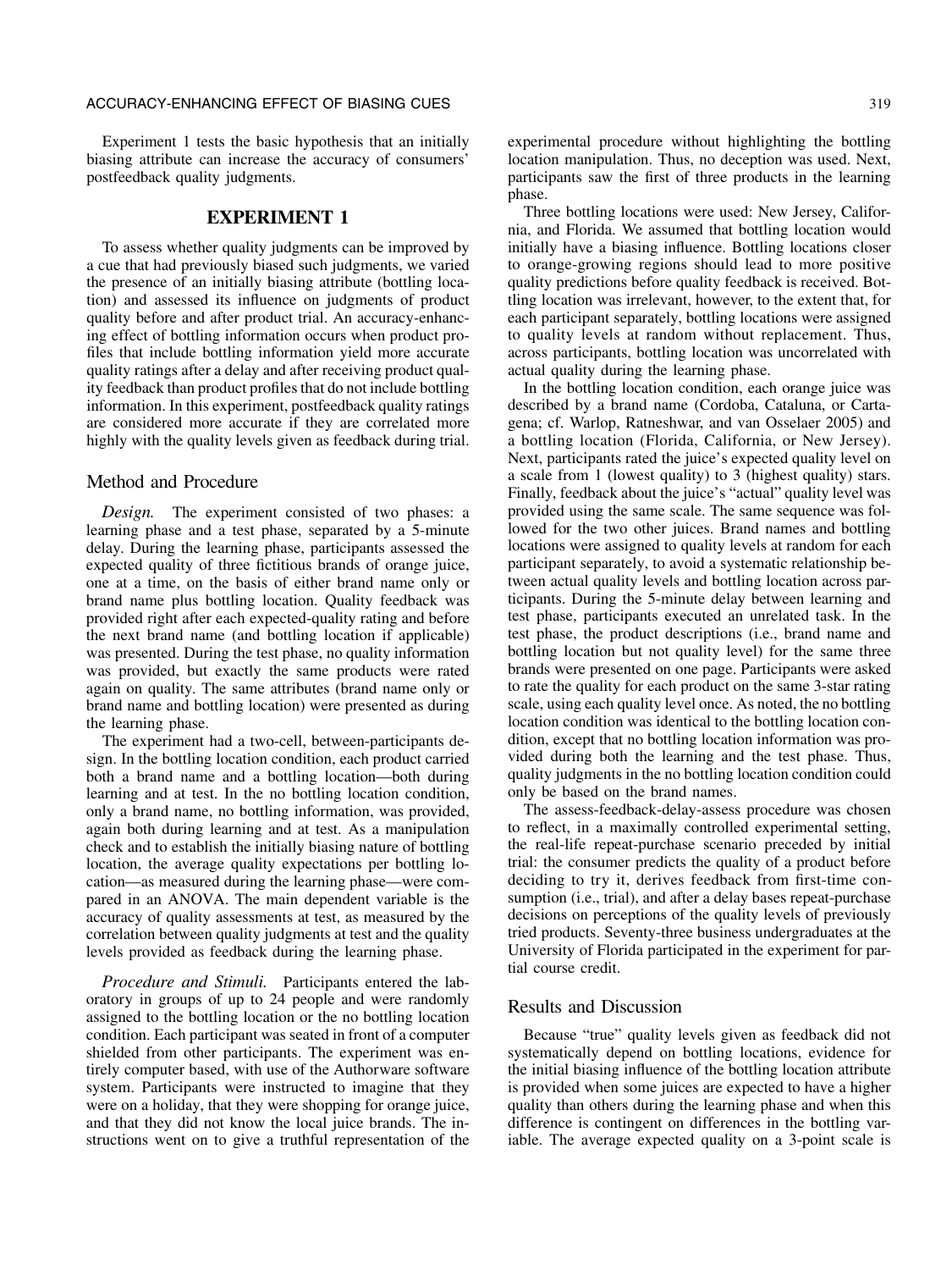Experiment 1 was designed to test the hypothesis that an initially biasing cue can help, as opposed to hurt, the accuracy of quality judgments after quality feedback has been received. To test for an accuracy-enhancing versus an accuracy-reducing effect of bottling location information over time, the correlation was calculated, for each participant, between quality judgments after the delay and the quality levels we provided as feedback during the learning phase. Contrary to what previous research on the perseverance of prior beliefs might suggest, the average correlation was higher in the bottling location condition  $(r = .96)$  than in the no bottling location condition  $(r = .65; t(71) = 3.5,$  $p < .01$ ).

The results in experiment 1 suggest that, in a highly controlled and perhaps stylized setting, an initially biasing cue may improve the accuracy of consumers' quality judgments after quality feedback and a subsequent delay. Thus, adding (irrelevant) attribute information to make an inferior product look better than it is might backfire by helping consumers to correctly judge the product's quality at the time of repeat purchase. Instead of leading to a perseverant bias, which would have pulled down the accuracy correlation toward zero in this experiment, the inclusion of an extrinsic and initially biasing attribute allowed participants to use that attribute as a beneficial quality cue over time.

# **EXPERIMENT 2**

In experiment 2, we assessed the external validity of the accuracy-enhancing effect on several dimensions. First, the artificial star quality feedback as provided in experiment 1 was replaced by actual quality feedback from a true consumption experience: a high- and a low-quality orange juice sample were tasted. Second, real brand names that are available on the market were used. Third, participants did not rate the quality of the orange juices at the time of trial. The latter alteration can be helpful in showing that the accuracyenhancing effect applies when the information to be recalled is an actual consumption experience rather than the mere memory of the rating on a scale. Fourth, testing occurred 2 weeks, instead of 5 minutes, after trial. Finally, to make the test more forceful, the biasing cue was consistently negatively related (instead of uncorrelated across participants) with quality.

#### Method

Participants tasted a higher- and a lower-quality orange juice during a learning phase and were asked to rate the quality of the two orange juices after a delay of 2 weeks, without tasting the juices again. As in experiment 1, we

manipulated whether the products were presented with or without information about bottling location.

During the learning phase, we listed four brands of orange juice. Participants were told that they would taste two of the listed juices that day. We included the two additional brands to add external validity to the scenario (few stores carry just two brands of orange juice). In the bottling location condition, we listed brand name and bottling location for each of the four juices. In the no bottling location condition, we listed only the brand name. The two juices that were tasted were named Sonera and Sunito. The other two juices were named Sunkist and Solevita. The four brand names used are real brand names available on the European market. We counterbalanced the assignment of brand names to the higher- and lower-quality juices that were tasted. Thus, in each condition, the higher-quality juice was named Sonera and the lower-quality juice was named Sunito for half the participants. The lower-quality juice was named Sonera and the higher-quality juice was named Sunito for the other half. In the bottling location condition, "bottled in Florida" and "bottled in New Jersey" were used for the juices that were tasted because these locations had been shown in experiment 1 to induce expectations of high and low quality, respectively (i.e., they were initially biasing). The New Jersey bottling location was systematically coupled with the higher-quality juice, while Florida was coupled with the lower-quality juice. Thus, the quality of the juices was always inconsistent with the expectations based on the bottling location, which hence biased initial quality expectations away from the actual quality of the juices. The bottling locations for filler brands Sunkist and Solevita (in the bottling location condition only) were Norway and Spain, respectively. Tropicana Original, not from concentrate and without pulp, was used as the higher-quality juice. Winn Dixie frozen orange juice, from concentrate and with calcium, was used as the lower-quality juice. (Recall that the the tasted juices were labeled Sonera and Sunito in the experiment. Participants never saw the Tropicana Original or Winn Dixie brand names.) To make sure that the taste quality of the lower-quality orange juice was indeed worse than the higher-quality orange juice, we used a four-to-one water-toconcentrate ratio (cf. Pechmann and Ratneshwar 1992). This level of concentration is slightly less than recommended but is still commonly used by consumers. Blind tasting pretests confirmed that the higher-quality juice was preferred by significantly more people (90%) than the lower-quality juice  $(10\%, N = 10; \chi^2 = 6.4, p < .05)$ . The order in which the two juices were tasted was counterbalanced. To make sure participants would not merely remember ratings instead of taste experiences, we did not ask them to rate their quality expectations. There was a delay of at least 30 minutes between tasting the first and the second juice.

The test phase took place 2 weeks later. At test, we listed the same four brand names (in the no bottling location condition) or brand names and bottling locations (in the bottling location condition) on a single page and asked participants to select the highest-quality brand. ("Which of the juices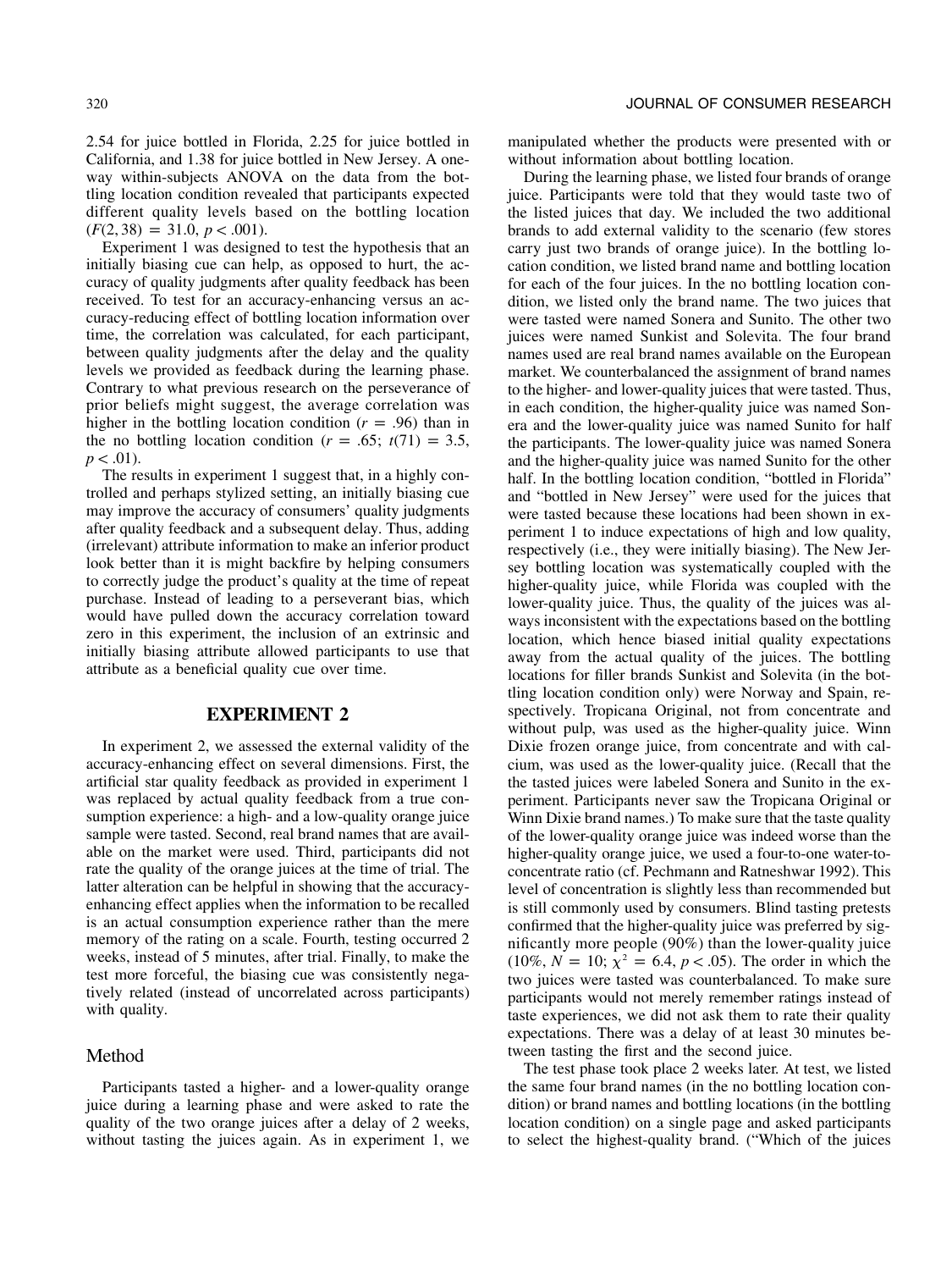#### ACCURACY-ENHANCING EFFECT OF BIASING CUES 321

you tasted two weeks ago was the high quality juice?" The criterion for quality was "the brand that had the best taste.") Participants did not taste any juices during the test phase. At test, the order in which the juices were listed was different than during the learning phase, to avoid the use of order as a heuristic to determine the highest-quality product. Of the 93 undergraduates at the University of Central Florida who participated in the learning phase, seven participants in the bottling location condition and nine in the no bottling location condition failed to participate in the test phase.

#### Results

The result of interest pertains to the percentage of participants that, at time of testing, had selected the higherquality juice. If the bottling location attribute had continued to bias quality judgments after the trial and delay, we should have found that participants in the bottling location condition were less likely to select the higher-quality juice than participants in the no bottling location condition. Hypothesizing a continued biasing influence of the bottling location attribute seems all the more appropriate in this study because real taste evaluation is a subjective matter that can be influenced easily by prior beliefs (Allison and Uhl 1964). However, the results are not in line with this contention. More participants in the bottling location  $(44\%; 18 \text{ of } 41)$  than in the no bottling location condition (22%; 8 of 36) selected the juice that the blind pretest had established as the higher-quality juice ( $\chi^2 = 4.03$ ,  $p < .05$ ).

# Discussion

The juice that was identified as higher quality in the pretest was identified at test as higher quality more often in the "biasing" attribute condition than in the no attribute condition. In other words, the biasing attribute helped consumers to choose the higher-quality brand after trying the product and after a delay. The result extends our previous findings by using an actual consumption experience instead of artificial quality feedback, a significant delay between the first and the second phase, real brand names, and a consistently biasing cue. Furthermore, the findings indicate that the accuracy-enhancing effect is not limited to situations in which the quality information is a discrete star rating instead of an actual consumption experience, because no discrete star rating feedback was provided during the learning phase. This finding again suggests that attribute information that biases the initial quality expectations that drive trial may help consumers to make better repeat purchase decisions over time. From a marketer's perspective, the results in experiment 2 suggest that touting an attribute such as "bottled in Florida" on an inferior product can bias initial quality expectations upward and presumably stimulate product trial but may backfire by helping consumers avoid the inferior product at the time of repeat purchase.

# **EXPERIMENT 3**

Experiments 1 and 2 show, importantly, that initially biasing cues can enhance the accuracy of postexperience and postdelay quality judgments. However, although those cues have been shown to actually bias pretrial quality judgments, experiments 1 and 2 have not demonstrated that the accuracy-enhancing effect is related to the biasing nature of those cues per se. The results are consistent with several explanations, all relying on the effect of bottling location as a memory cue. That is, the presence of the bottling location information allowed participants in the test phase to better retrieve information about the relationship between bottling location and quality that was stored in memory during the learning phase. This information then helped to determine the quality levels at test. But any cue could yield such a memory cue effect, and it is unclear whether the memory cue effect was inhibited, boosted, or unaffected by the initially biasing nature of the cue. For example, it is possible that there was some perseverance of participants' prior beliefs about the relationship between bottling location and quality but that this belief perseverance effect was smaller than the beneficial memory cue effect. Such an explanation would be consistent with a weaker form of the belief perseverance hypothesis found in the literature (e.g., Broniarczyk and Alba 1994b; Carpenter et al. 1994; Lichtenstein and Burton 1989; Pechmann and Ratneshwar 1992). This would lead to the prediction that when an initially biasing attribute (e.g., price) is compared with an attribute that has a weaker or no biasing effect on initial quality predictions (e.g., package size), quality judgments at test will be more accurate with an initially nonbiasing attribute than with an initially biasing attribute.

In contrast, the research by Baumgartner (1995) and by Wright and Murphy (1984) raises the possibility that the memory cue effect would be enhanced by the initially biasing nature of the added attribute. Consumers' prior beliefs about the relationship between an initially biasing attribute (e.g., bottling location or price) and quality may engender a hypothesis-testing process that helps participants to discover and encode the true relationship between the attribute and quality, making the attribute a more effective memory cue at test. Because participants may be less likely to have or to form a theory about the relationship between quality and an attribute that has less power to bias initial quality expectations (e.g., package size), such a hypothesis-testing process may be less likely for initially nonbiasing attributes. Thus, the research by Baumgartner (1995) and Wright and Murphy (1984) inspires the hypothesis that the initially biasing nature of an attribute enhances rather than diminishes accuracy at test.

Finally, it is also possible that the initially biasing nature of a cue has little or no effect at all. This might be the case, for example, if prior beliefs are set aside as soon as direct quality feedback is received, because the latter is considered more diagnostic than the former as a source of information. In this case, only the basic beneficial effect of having an additional memory cue is at play, and a null effect on ac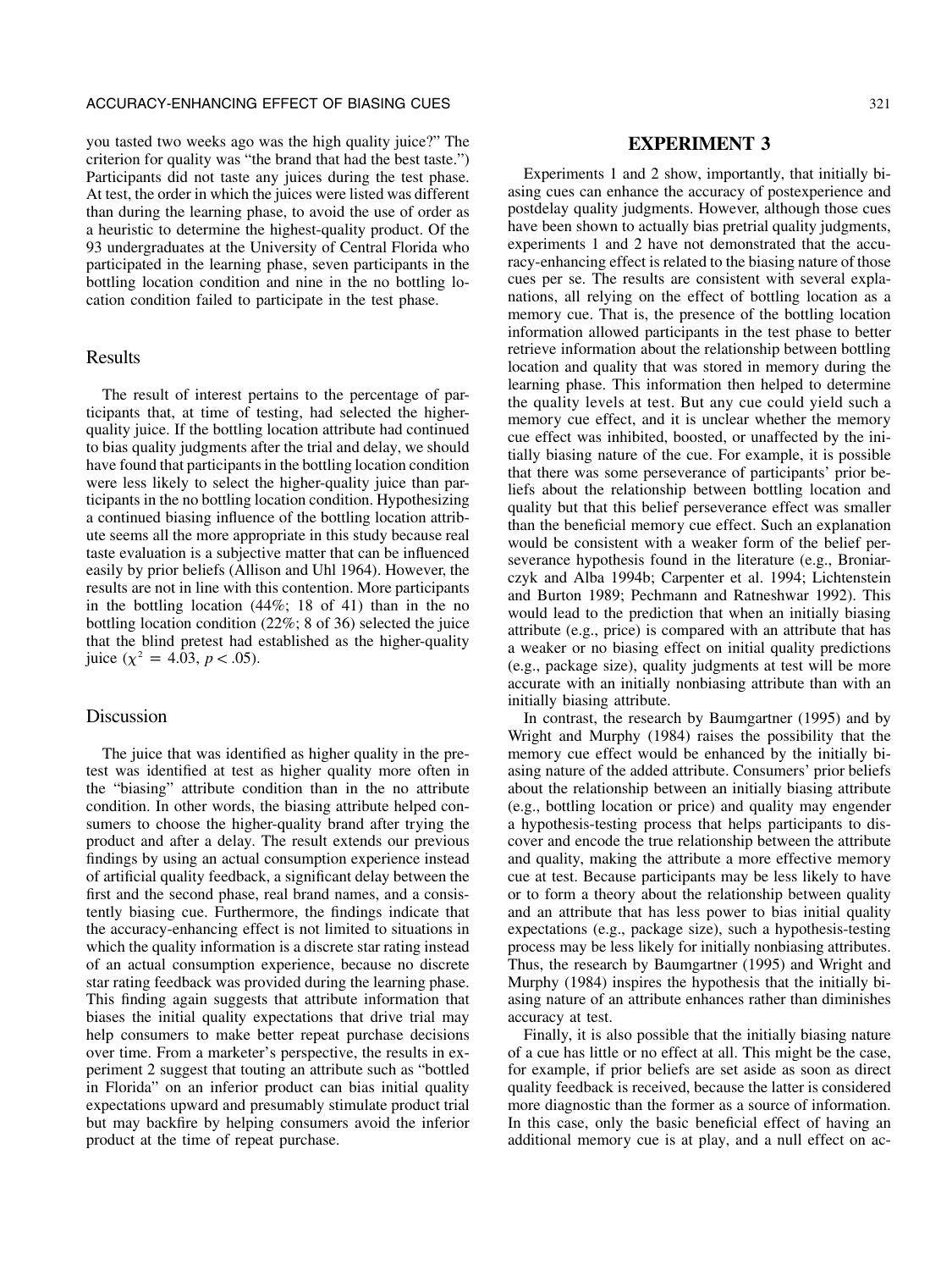curacy should be expected when contrasting attributes that have a stronger versus weaker biasing effect on initial quality expectations. In experiment 3, we tested the three competing hypotheses discussed above by manipulating the initially biasing nature of an extrinsic attribute (instead of contrasting an initially biasing extrinsic attribute with the absence of an attribute). In addition, we used a different initially biasing attribute—price.

#### Method

Eighty undergraduates at the University of Florida participated in the study in exchange for partial course credit. Four participants failed to provide data for the test phase and were excluded from the analyses. Experiment 3 had two conditions. The price condition was identical to the bottling location condition in experiment 1, with the exception that we replaced bottling locations with prices. The products were priced at \$1.69, \$2.49, and \$3.99. The size condition was identical to the price condition, except that dollars were replaced by liters (e.g., 1.69 liters).

#### Results

As a manipulation check, the correlation was calculated for each participant between attribute levels (i.e., levels of price or size) and initial quality predictions. The mean correlation was significantly different from zero in the price  $(r = .70; t(41) = 8.8, p < .001)$  but not in the size condition  $(r = .06; t(33) < 1)$ . The difference between the two conditions was statistically significant  $(t/74) = 4.2$ ,  $p <$ .001). Thus, price had a greater capacity than size to bias initial quality judgments.

The crucial question is whether accuracy at the time of test in the price condition was lower than, equal to, or higher than that in the size condition. The data were in line with the latter. The correlation between actual and judged brand quality during the test phase was significantly higher in the price  $(r = .92)$  than in the size condition  $(r = .65)$ ;  $t(74) = 3.0, p < .01$ . Thus, adding an initially more potent biasing cue led to more accurate quality judgments over time than did adding a less potent biasing cue.

#### Discussion

The suggestion is that the initially biasing nature of biasing cues has a distinct and essential impact on postfeedback quality judgments. An initially biasing cue led to higher accuracy of postfeedback quality judgments than did a cue that never had the power to bias.

Together, experiments 1–3 establish an accuracy-enhancing effect of biasing cues that is enhanced by the initially biasing nature of those biasing cues. The implication is that making a cue biasing (e.g., by setting high prices for lowquality products) or adding it to the marketing mix (e.g., a biasing attribute other than price) may backfire on marketers seeking to mislead consumers. The biasing cue biases initial quality expectations, which form the basis of trial, but helps consumers to more accurately judge product quality later (e.g., at the time of repeat purchase).

# **EXPERIMENT 4**

The previous studies have all shown higher consistency between objective product quality levels (e.g., as provided by us during the learning phase) and consumers' judgments of those quality levels after a delay. However, from a consumer's perspective, the most important consistency may not be that between their postdelay quality judgments and some "objective" quality level as determined by, for example, *Consumer Reports*. For consumers, it is often important to repeat purchase the products they had liked when they previously tried them and to avoid repeat purchasing products they had not liked when they tried them (regardless of whether *Consumer Reports* liked them too). Thus, experiment 4 aims at establishing that a price cue can help consumers to achieve higher consistency between their own subjectively perceived quality experiences at time of trial and their quality judgments after a delay (e.g., when considering repeat purchase).

The important managerial question that arises when subjective quality experience at trial is considered—rather than objective quality provided to the consumer—is whether those subjective experiences are biased by the biasing cue. The answer may determine whether, at time of repeat purchase, an accuracy-enhancing or a continued biasing effect will occur. From previous experiments we know that the pretrial expectations had been biased, but we do not know whether an actual trial experience was or would have been influenced by the biasing cue. The question is probably straightforward when the experience is unambiguous. Past research anticipates little impact, if any, of the biasing cue on the experience (Hoch and Ha 1986). In that case, the cue that biased pretrial quality expectations should help consumers after a postexperience delay to retrieve unbiased trial experiences. Hence, an accuracy-enhancing effect is anticipated. However, when the experience is ambiguous, the answer seems less unequivocal. Hoch and Ha (1986) also demonstrated that ambiguous experiences may be influenced (biased) by prior beliefs. If so, the biasing cue should "help" consumers after a postexperience delay to retrieve biased trial experiences. This process in effect perpetuates or cements the bias. Thus, a continued biasing effect rather an accuracy-enhancing effect should occur. The implication would be that managers' use of initially biasing cues can backfire, but only when the quality experience is unambiguous. In contrast, work by Wright and Murphy (1984) and Baumgartner (1995) strongly suggests that prior beliefs may guide an unbiased hypothesis-testing process instead of a confirmatory hypothesis-testing process. In this case, prior beliefs that biased pretrial quality expectations should not bias quality ratings immediately after trial. If so, the cue should then help consumers after a postexperience delay to retrieve unbiased trial experiences, and an accuracy-enhancing effect should occur. The managerial implication would be that even in a context with relatively ambiguous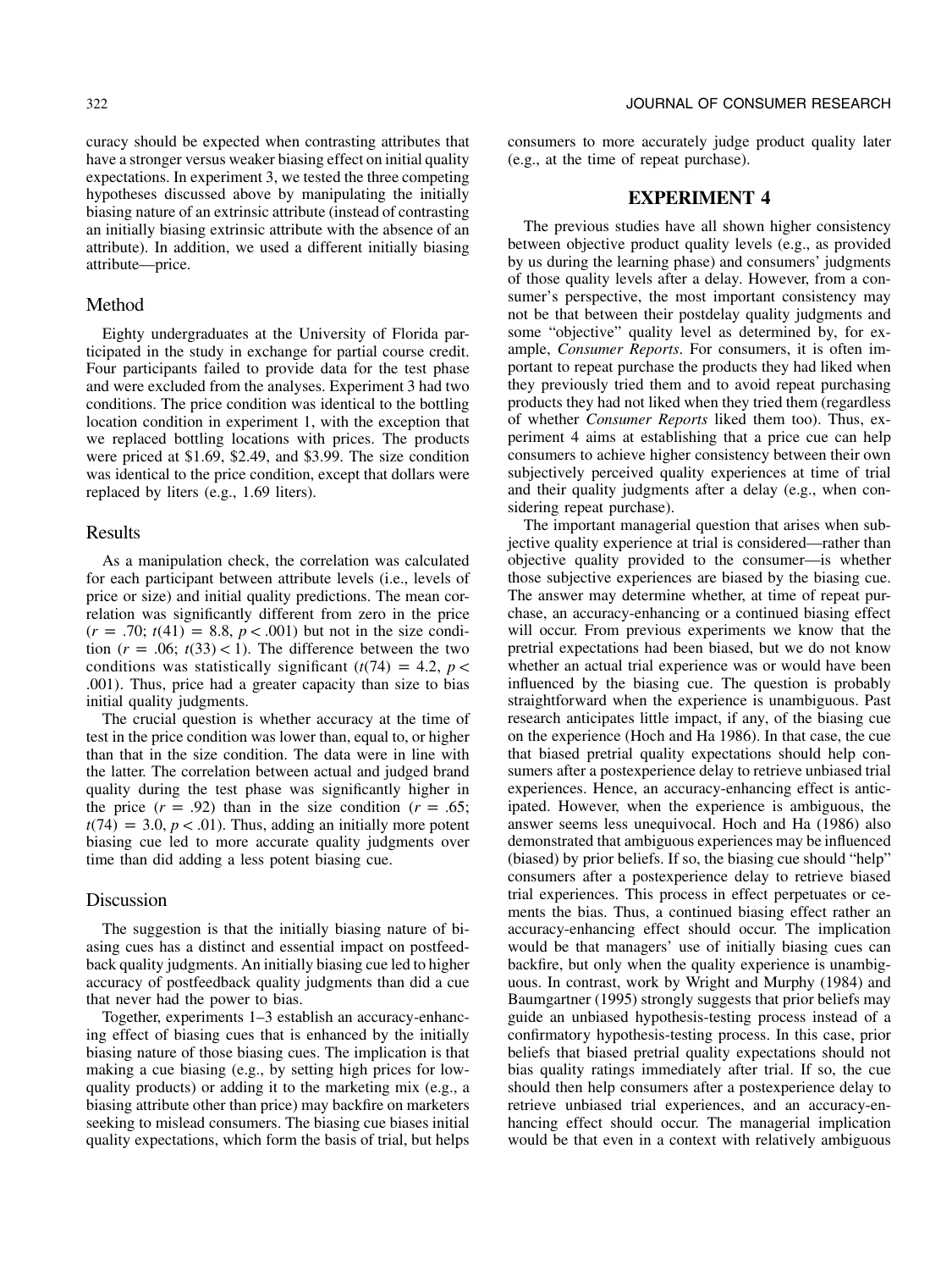quality, it is not "safe" for managers to use initially biasing cues.

In addition to manipulating the ambiguity of product experience and measuring the subjectively experienced quality during product trial, we made several other changes in experiment 4. In experiment 2 we used real brand names, but one could argue that the brand names were still relatively similar. This level of similarity is not unrealistic, because the number of associations employed in the orange juice category is extremely limited (e.g., derivations of the words *sun*, *fresh*, and *orange* account for a majority of brand names in the European orange juice market). Nevertheless, in experiment 4 the brand names of the previous studies were replaced by less similar names. This is important because less similar brand names function as more effective memory cues by themselves (Warlop et al. 2005). This makes the role of the initially biasing attribute less critical and might reduce the size of the effect of initially biasing attributes. Thus, it is important to show that our effects obtain with dissimilar brand names. Another change is that we used two new product categories to assess generalization to other categories than orange juice. Furthermore, to show generalization across cultures, we conducted experiment 4 in two western European countries. Finally, as in experiment 3 we used price as a biasing cue to assess whether the effect of price generalizes to situations in which participants assess the physical products directly during the learning phase instead of being told what their quality levels were.

To summarize, experiment 4 wants to take the previous results one step further by (1) establishing that a biasing cue such as price improves the consistency between subjective quality experiences—rather than objective quality information—and postdelay judgments of the experienced products, (2) exploring whether such subjective quality experiences are biased by the biasing cue, in a more ambiguous and in a less ambiguous quality context, and (3) using different product categories and brand names that are less similar to each other.

#### Method

We manipulated the presence versus absence of price information and the ambiguity of quality feedback. Following Hoch and Ha (1986), we used polo shirts in the ambiguous conditions and paper towels in the unambiguous conditions. During the learning phase, participants physically examined two products (two polo shirts or two paper towels) and were asked to indicate which of the two products had the highest quality level. We did not ask participants in the main experiment to rate their quality expectations before examining the products (to avoid steering participants toward an explicit comparison process between predictions and their experience while examining the products) but conducted a separate test using participants from the same subject pool to test prior beliefs (described at the end of this section). The test phase was similar to that in experiment 2.

Upon entering the lab, participants were randomly assigned to assess the quality of either polo shirts (ambiguous) or paper towels (unambiguous). As in experiment 2, we listed four products and told participants they would try two of the products that day. In the price conditions, we listed each product's brand name and price. In the no price conditions, we listed only brand names. The two products to be experienced were labeled as Kmart and Wal-Mart. The assignment of these two brand names to the experienced products was counterbalanced. (The two other brand names were Sears and Target.) With a high price of \$6.00 and a low price of \$3.99, the prices of the experienced products were set to be in line with current market prices. The assignment of the two prices to the experienced products was counterbalanced. Sears (\$4.79) and Target (\$5.29) products were always priced the same. The polo shirts were both selected to be on the lower end of the quality spectrum (a red shirt was purchased at Zeeman, and a blue shirt was purchased at Wibra; Zeeman and Wibra are two European clothing store chains), while in the paper towel category one brand was intended to be a higher-quality product (the actual product used was sold in Belgium under the Maestro Lotus brand) and the other a lower-quality product (sold in Belgium as Carrefour 1). Thus, participants experienced either two polo shirts (ambiguous condition) or two brands of paper towels (unambiguous condition). In the ambiguous/ price condition, the red polo shirt was identified with either the Wal-Mart or the Kmart brand and carried either a high price of \$6.00 or a low price of \$3.99. The blue polo shirt was always presented with the other brand name (e.g., Kmart if the red polo shirt was branded Wal-Mart) and the other price (e.g., \$3.99 if the red polo shirt was priced at \$6.00). The ambiguous/no price condition was the same except that no price information was given either during learning or at test. In the unambiguous/price condition, the higher-quality paper towel was also identified with either the Wal-Mart or Kmart brand and also carried either a high price of \$6.00 or a low price of \$3.99. The lower-quality paper towel was always identified with the other brand name (e.g., Kmart if the higher-quality paper towel was branded Wal-Mart) and the other price (e.g., \$3.99 if the higher-quality paper towel was priced at \$6.00). The unambiguous/no price condition was the same except that no price information was given. Relatively low-priced polo shirts were used to keep the prices constant (at a realistic level) between ambiguous (polo shirts) and unambiguous (paper towels) categories. The order of the products in the learning phase was counterbalanced.

Participants physically examined the first product at the beginning of the experimental session. The second product was examined after a minimum time interval of 10 minutes, during which an unrelated task was completed. Participants in the unambiguous conditions were encouraged to use ketchup to test the quality of the paper towels (cf. Hoch and Ha 1986). After examination of the second product, participants were asked to circle the product they believed was the highest-quality product on their instruction sheet.

The test phase measure was conducted by e-mail 1 week after the learning phase. The e-mail listed the same four brands (and prices in the price condition) and asked partic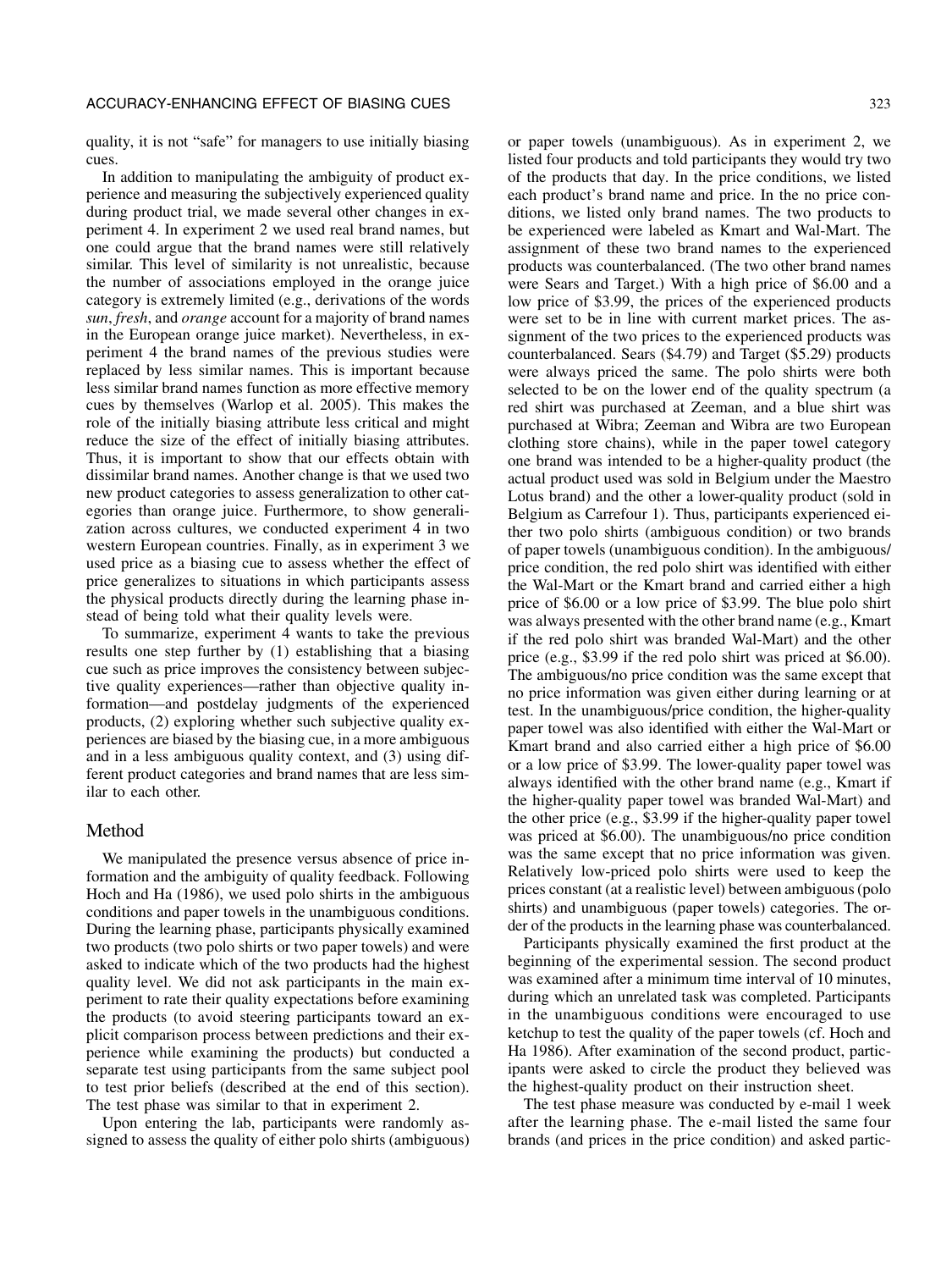ipants to indicate the highest-quality product they had tried before. The instructions were the same as during the learning phase. A reminder e-mail message was sent after another week to participants who had not responded to the first email. One hundred and thirty-nine participants at Erasmus University in the Netherlands and Catholic University of Leuven in Belgium participated in the learning phase in return for partial course credit. Eight participants in the unambiguous/no price condition, three in the unambiguous/ price condition, five in the ambiguous/no price condition, and zero in the ambiguous/price condition failed to participate in the test phase.

To establish the initially biasing nature of the price cue, we asked an independent sample of participants from the same subject pool to indicate their pretrial quality expectations for higher- and lower-priced polo shirts or paper towels. Participants were presented with the same pretrial information as in the price conditions of the main experiment—a list of four brands (Kmart, Wal-Mart, Sears, and Target) accompanied by prices. Participants were told that two of the four brands (Wal-Mart and Kmart) had drawn their attention and that they should indicate which brand they expected to be the highest-quality brand. As in the main study, one of these two brands had the lowest price (\$3.99) and the other the highest (\$6.00) of all four brands. We counterbalanced the assignment of the brand names (Kmart and Wal-Mart) to the prices (\$3.99 and \$6.00). We manipulated the product category between participants. In one condition, the brand names and prices referred to paper towels, in the other condition to polo shirts. Thus, the only difference between this manipulation check experiment and the trial phase of the price conditions in the main experiment was that quality judgments were pretrial expectations instead of judgments made immediately after trying a product. A successful price manipulation required that a majority of participants in the paper towels and polo shirts conditions expected the higher-priced option to have the highest quality.

# Results

*Manipulation Checks.* The manipulation check experiment showed that most participants did hold prior beliefs that the higher-priced product would be of higher quality than the lower-priced product both in the paper towel condition (27 of 32;  $\chi^2 = 15.13$ ,  $p < .001$ ) and in the polo shirt condition (27 of 35;  $\chi^2 = 10.13$ ,  $p < .01$ ). This establishes the initially biasing nature of the price cue.

We used the learning phase responses from the no price conditions in the main experiment as a manipulation check of ambiguity. (Brand names were counterbalanced so that average responses were not influenced by the brand names.) The data confirmed that the quality experience was ambiguous in the polo shirt condition. Each of the two tested products was selected as the "high quality product" by approximately 50% of participants (51% selected the red polo shirt vs. 49% for the blue polo shirt;  $\chi^2$  < 1, *p* > .5). The quality experience was unambiguous in the paper towel condition, in which the higher-quality product was selected by 91% of participants ( $\chi^2 = 21.13$ ,  $p < .001$ ).

*Hypothesis Testing.* Our theory holds that an initially biasing cue helps consumers to retrieve and use the relationship between the cue and product quality as experienced during product trial. Thus, the main hypothesis tested in experiment 4 was that participants in the price conditions show more consistency than in the no price conditions between their judgments during the learning phase and their judgments during the test phase, regardless of whether product experience was ambiguous or unambiguous. This hypothesis was confirmed. Ninety-six percent of the respondents were consistent in the price condition versus 72% in the no price condition ( $\chi^2 = 13.31$ ,  $p < .001$ ). The effect holds in both the ambiguous  $(91\%$  [32 of 35] vs. 73% [22] of 30];  $\chi^2 = 3.76$ ,  $p = .05$ ) and the unambiguous condition  $(100\%$  [34 of 34] vs. 71% [17 of 24];  $\chi^2 = 11.28$ ,  $p <$ .001). Because one of the counts (inconsistent responses in the unambiguous/price condition) was zero, we were unable to test for an interaction effect. A logit model in which one observation was added to all counts did not yield a significant interaction ( $b = -1.57$ , SE = 1.28,  $p = .22$ ).

We also explored the impact of an initially biasing cue on consumers' impressions of product quality immediately after trying the products. Results indicated that price did not have a significant effect on quality experienced at trial. Participants were not more likely to choose the higher-priced option than the lower-priced option during the learning phase (32 vs. 40, respectively;  $\chi^2 = .89$ ,  $p > .34$ ), neither in the ambiguous (15 vs. 20;  $\chi^2 = .71$ ,  $p > .39$ ) nor in the unambiguous condition (17 vs. 20;  $\chi^2 = .24$ ,  $p > .62$ ). Thus, price did not significantly affect participants' experiences at trial. This occurred despite the fact that the manipulation check experiment showed that participants did have prior beliefs that biased their initial quality expectations and that could have served as hypotheses for a confirmatory hypothesis-testing process.

#### **Discussion**

Confirming our hypothesis, results in experiment 4 showed that adding a price cue helped participants to more accurately indicate what they thought was the highest-quality product in a product test conducted 1–2 weeks before. As expected, this was true regardless of whether that product test experience had been less or more ambiguous. This finding suggests that price information aids consumers at the time of repeat purchase by helping them retrieve their subjective product trial experiences instead of biasing their repeat purchase judgments away from the products they had liked during trial.

Also as expected, we found that consumers' immediate assessments of the quality of their trial experiences were not significantly influenced by price information when the quality differences between the products during product trial were unambiguous. Perhaps more surprisingly, subjective trial experiences in the ambiguous condition were not sig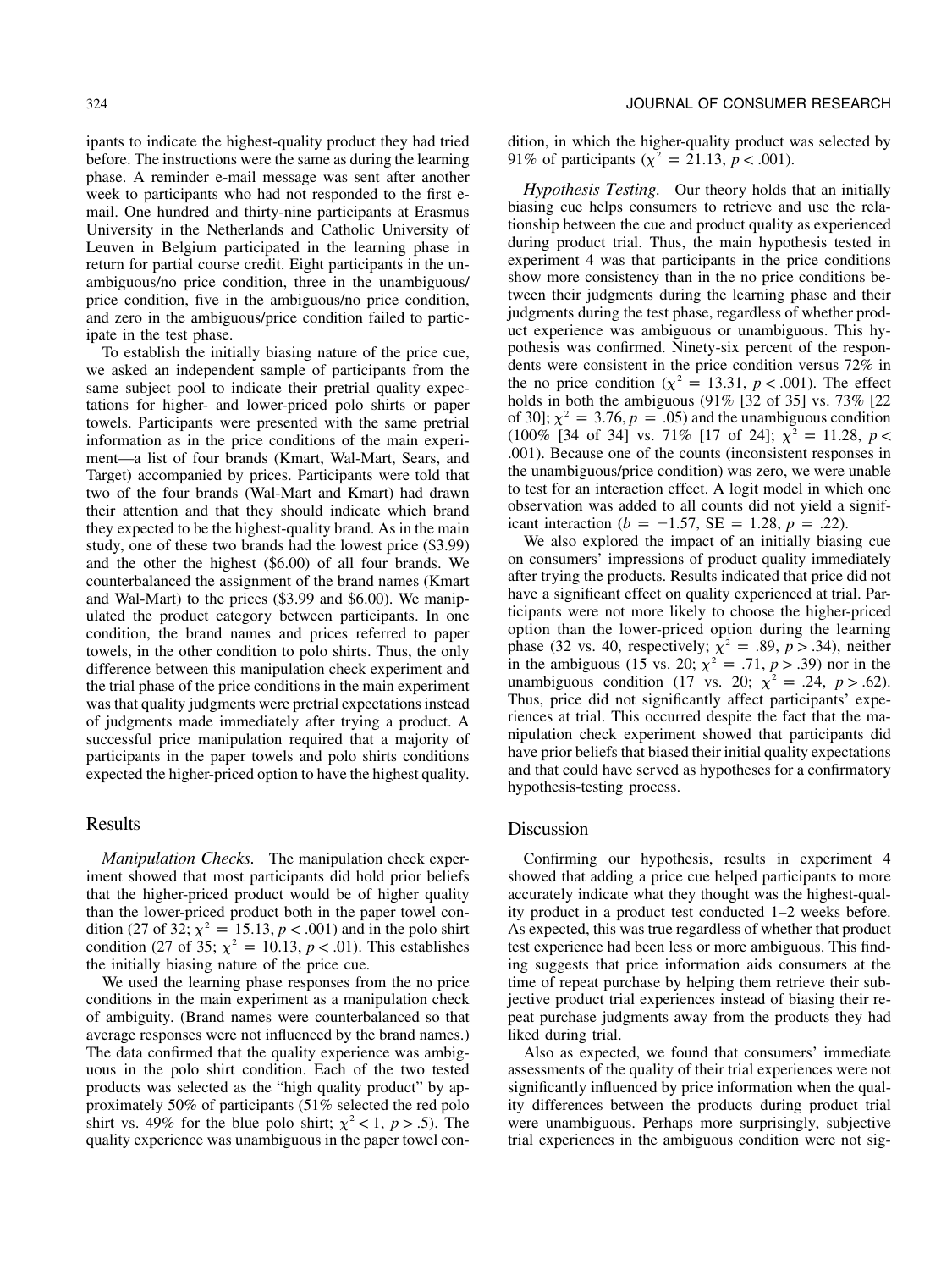nificantly influenced by price information either. A biasing cue may influence the expectations but does not necessarily influence the actual experience, even in an ambiguous quality context.

Together, the findings in experiment 4 and the accompanying manipulation check experiment illustrate that the effects of biasing cues should be considered at three different points in the consumption process. First, before deciding which products to try, a consumer predicts the quality of products in the consideration set on the basis of extrinsic cues such as brand name, bottling location, or price. To the extent that heuristics about the relationship between these cues and product quality do not reflect the actual relationship, using the extrinsic cues leads to biased predictions. The manipulation check experiment accompanying experiment 4 shows that participants expected higher-priced paper towels and polos to be of higher quality.

Second, while or immediately after consumers try a product, they judge the quality of their trial consumption experience. As outlined in the introduction of this study, these judgments may or may not be influenced by biased pretrial expectations. In experiment 4, we did not find a significant influence of price on quality judgments at trial, not even when trial was ambiguous. This result is unexpected on the basis of the findings by Hoch and Ha (1986) but supports the view that biased prior beliefs do not necessarily lead to a confirmatory hypothesis-testing process (Baumgartner 1995; Wright and Murphy 1984). Of course, we would not want to claim that confirmatory hypothesis testing would never appear. There may be other even more ambiguous situations in which cues such as price do influence consumers' trial experiences. However, our failure to find such a result in the current study does suggest that this influence may be weaker and less widespread than one might have anticipated on the basis of a reading of the literature.

Third, after a delay, consumers may encounter some of the products they have tried before, and they will have to decide which product to repurchase. To make this decision, they will have to judge the quality of the previously tried products again on the basis of extrinsic cues such as brand name, price, or bottling location. The core of our theory is that instead of basing these postdelay quality judgments on, for example, the price-quality heuristic they used for their pretrial expectations, consumers will use the initially biasing cue as a memory cue to retrieve the quality judgments they made at trial. Thus, initially biasing attributes increase the consistency between quality judgments immediately after trial and quality judgments at repeat purchase, regardless of whether the former are unbiased or biased. When those quality judgments at trial are unbiased, the result is an accuracy-enhancing effect, in the sense that quality judgments at repeat purchase better reflect the true quality of the products or the intrinsic preferences of the consumer in the presence (vs. absence) of a cue that biased pretrial quality expectations. When quality judgments at trial are strongly biased, our theory holds that an accuracy-reducing effect should occur, in the sense that quality judgments at repeat purchase would be less reflective of the true quality of the products or the intrinsic preferences of the consumer in the presence (vs. absence) of a cue that biased pretrial quality expectations.

#### **GENERAL DISCUSSION**

#### Summary

Many authors have shown that quality judgments can be biased by extrinsic cues such as price or irrelevant attributes (Broniarczyk and Alba 1994b; Carpenter et al. 1994). Our data confirmed this finding for initial quality judgments made before receiving quality feedback through product trial or from an external source. However, we found that those initially biasing cues can make later quality judgments, made after receiving quality feedback and a subsequent delay, more accurate (experiments 1 and 2). We refer to this phenomenon as the accuracy-enhancing effect of biasing cues. In addition to demonstrating the phenomenon, we documented that the accuracy-enhancing effect can be larger for an initially biasing cue than for a cue that did not significantly bias initial quality expectations (experiment 3), and we explored its robustness in the face of relatively ambiguous consumption experiences (experiment 4). Across experiments, the accuracy-enhancing effect was observed with different types of biasing cues (price and bottling location), with a 5-minute but also a 2-week time interval between trial and repeat purchase, with similar and dissimilar brand names, with different dependent measures, with different product categories, and with products and brands that are available on the market.

#### Implications

Previous research would lead us to expect that marketers can easily hurt consumers by giving misleading or irrelevant attribute information. For example, adding an irrelevant attribute can make a product look more attractive without changing its intrinsic quality. Putting a high price on an inferior product can do the same. The current experiments suggest that such misleading information would indeed bias consumers' pretrial expectations of quality but demonstrate that the biasing effect may often be short-lived. After trial and a delay, at the time of repeat purchase, the initially biasing information can help consumers to retrieve the quality of their consumption experiences more accurately. Thus, highlighting biasing attributes might actually help consumers to judge the quality of the product more accurately at repeat purchase. Instead of persevering in their reliance on a biased heuristic or rule or instead of learning that the attribute is irrelevant and ignoring it in quality judgment, consumers may use the initially biasing information as a memory hook to retrieve the relationship between the initially biasing cue and quality as experienced during product trial. Thus, even though biasing cues such as irrelevant attributes may help a manager at first, they may backfire later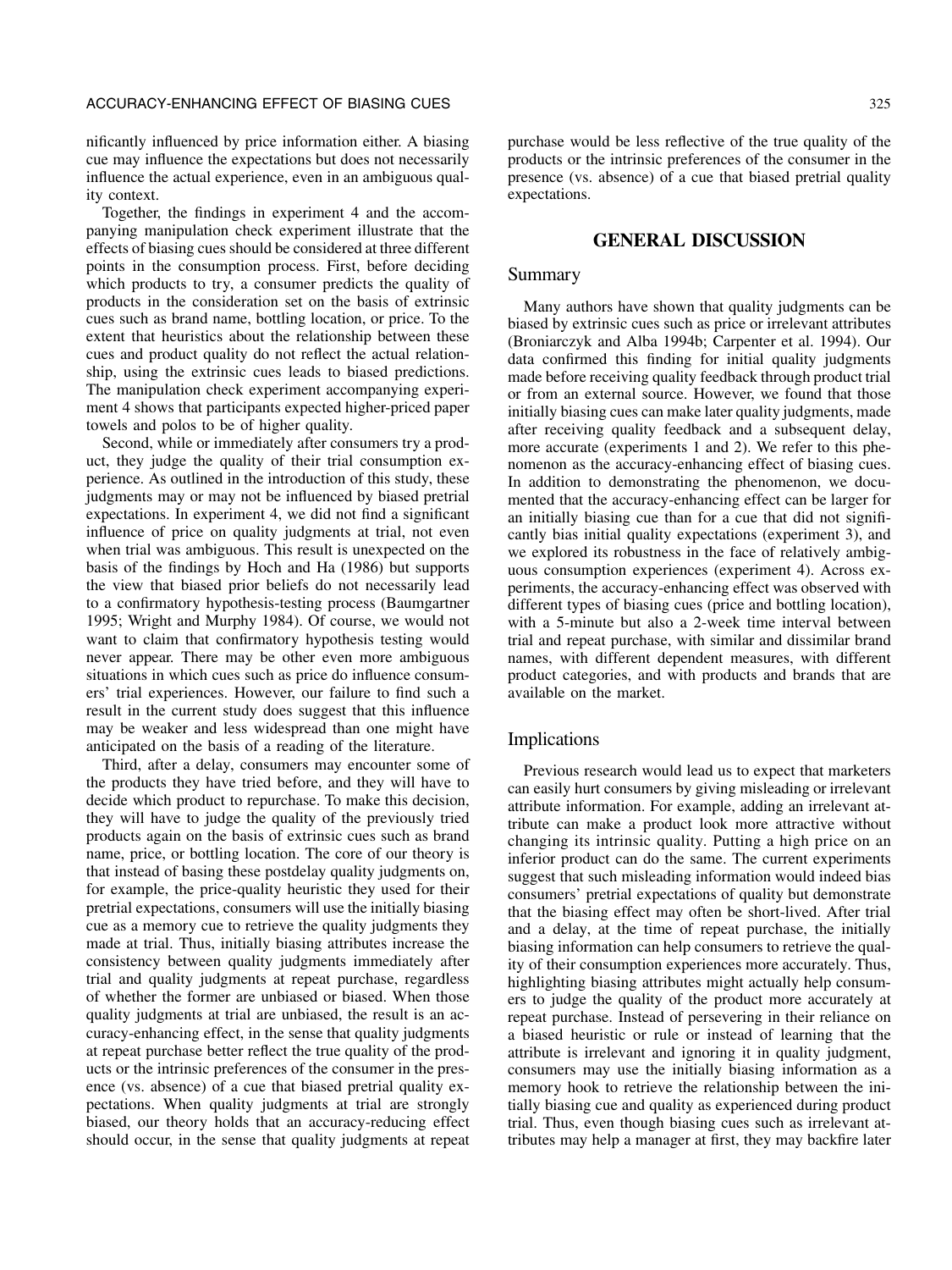on and instead protect the customer by helping to avoid suboptimal repeat-purchase decisions.

The reported experiments contribute to the literature on the effects of consumers' (prior) beliefs, which deals with consumers' use of extrinsic cues such as price or irrelevant attributes to judge outcomes such as product quality. First, we found that the initially biasing cues became beneficial after a delay by increasing the consistency between postdelay quality judgments and (1) participants' subjective evaluations at trial (experiment 4), (2) externally provided "objective" quality feedback not unlike information provided by consumer organizations and (comparison) shopping Web sites (experiments 1 and 3), and (3) quality as determined by a blind taste test (experiment 2). In addition, the results qualify the idea of prior beliefs as having a strong and perseverant biasing influence on consumers' judgments of product quality (Broniarczyk and Alba 1994b; Carpenter et al. 1994; Pechmann and Ratneshwar 1992). Whereas prefeedback judgments of specific products were indeed strongly biased by participants' prior beliefs about extrinsic cues such as price (experiments 1, 3, and 4), we did not find an effect of those prior beliefs on participants' evaluations of even relatively ambiguous consumption experiences (experiment 4). In addition, because the initially biasing cue in experiment 3 led to higher accuracy than an initially nonbiasing cue after the delay, our findings are not the result of a biasing influence being outweighed by the initially biasing cue's function as an additional memory cue at the time of repeat purchase.

Our findings are consistent with research by Wright and Murphy (1984) and Baumgartner (1995), who showed that covariation detection was not hurt by prior beliefs that were inconsistent with the data. Their research showed a beneficial effect of incorrect prior beliefs on immediate judgments based on unambiguous, discrete, and externally provided data. Our research shows beneficial effects after a delay, uncovering a role for the attribute involved in incorrect prior beliefs as a memory cue. In addition, we find a beneficial effect of initially biasing prior beliefs even when the data are not unambiguous, discrete, or externally provided but are the result of relatively ambiguous experiences of real products (e.g., orange juice, polo shirts). The latter is important because the existing research shows that incorrect prior beliefs can help judgments about large numbers of immutable data points but does not preclude in any way that biases could persist if the data that go into those judgments (e.g., subjectively experienced quality levels instead of discrete X and Y coordinates) could be biased by the prior beliefs in the first place. In sum, our research provides new and important evidence to help redress the imbalance between a view of consumers' prior beliefs as clouding their judgment, making them persevere in bad choices, and a view of consumers' prior beliefs as useful guides that help to interpret, organize, store, and retrieve information, resulting in a beneficial effect on consumers' decisions.

# Limitations and Future Research

Whereas results in experiment 4 showed no biasing effect of prior beliefs on participants' evaluations of even relatively ambiguous consumption experiences, other authors did find such effects (Hoch and Ha 1986) with the use of somewhat similar paradigms. Of course, finding such an effect would not threaten our conclusions about the role of initially biasing cues as memory cues as long as an initially biasing cue yields higher consistency between subjective trial experiences at trial and quality judgments after a delay. In addition, finding such an effect would not preclude the substantive importance of our findings as long as there are sufficient numbers of other real-world situations in which trial experiences or externally provided quality information (e.g., through word of mouth) is sufficiently unambiguous to preserve consumers' preference order in the face of incorrect prior beliefs. However, to explore the robustness of the perhaps surprising absence of a biasing effect of prior beliefs on subjective evaluations during product trial, we conducted an additional experiment, replicating experiment 4 with a taste test of orange juices instead of using paper towels and polo shirts. Again, no significant influence was found for prior beliefs on quality judgments at trial, and greater consistency was found between those judgments and judgments after a substantial delay. Thus, we do not dispute that consumption experiences can be biased by prior beliefs in some situations. We also do not dispute that this might lead consumers to repeat purchase objectively inferior or overpriced parity products. However, it does appear that the accuracy-enhancing effect can be robust even in the face of relatively ambiguous experiences. Strong biasing effects of prior beliefs on subjective consumption experiences may be rarer than one would expect on the basis of the literature, and the beneficial power of even incorrect theories to guide perception and cognition may be stronger than one might expect (Baumgartner 1995; Wright and Murphy 1984).

The absence in study 4 of a biasing effect of pretrial beliefs on consumers' evaluations of ambiguous consumption experiences does raise an important question. It is not clear when prior beliefs will actually bias quality judgments versus play a more beneficial role. One factor that might be of importance is the capacity for biased expectations to influence information search and attention (Hoch and Deighton 1989). In our experiments we made sure participants were exposed to hypothesis-disconfirming information in the shape of quality ratings or taste experiences. If, however, consumers engage in confirmatory information search or bias their attention toward expectation-confirming information, prior beliefs may be the basis for continued bias. Another factor that might play a role is the complexity of stimuli. It is possible that stimuli that are ambiguous because of their complexity are more prone to continued bias than the simple orange juices, polo shirts, or paper towels used in our experiments. Finally, consumers may be more impervious even to information that unambiguously disconfirms their hypotheses when products at test are different from the ones during learning. In our experiments, the prod